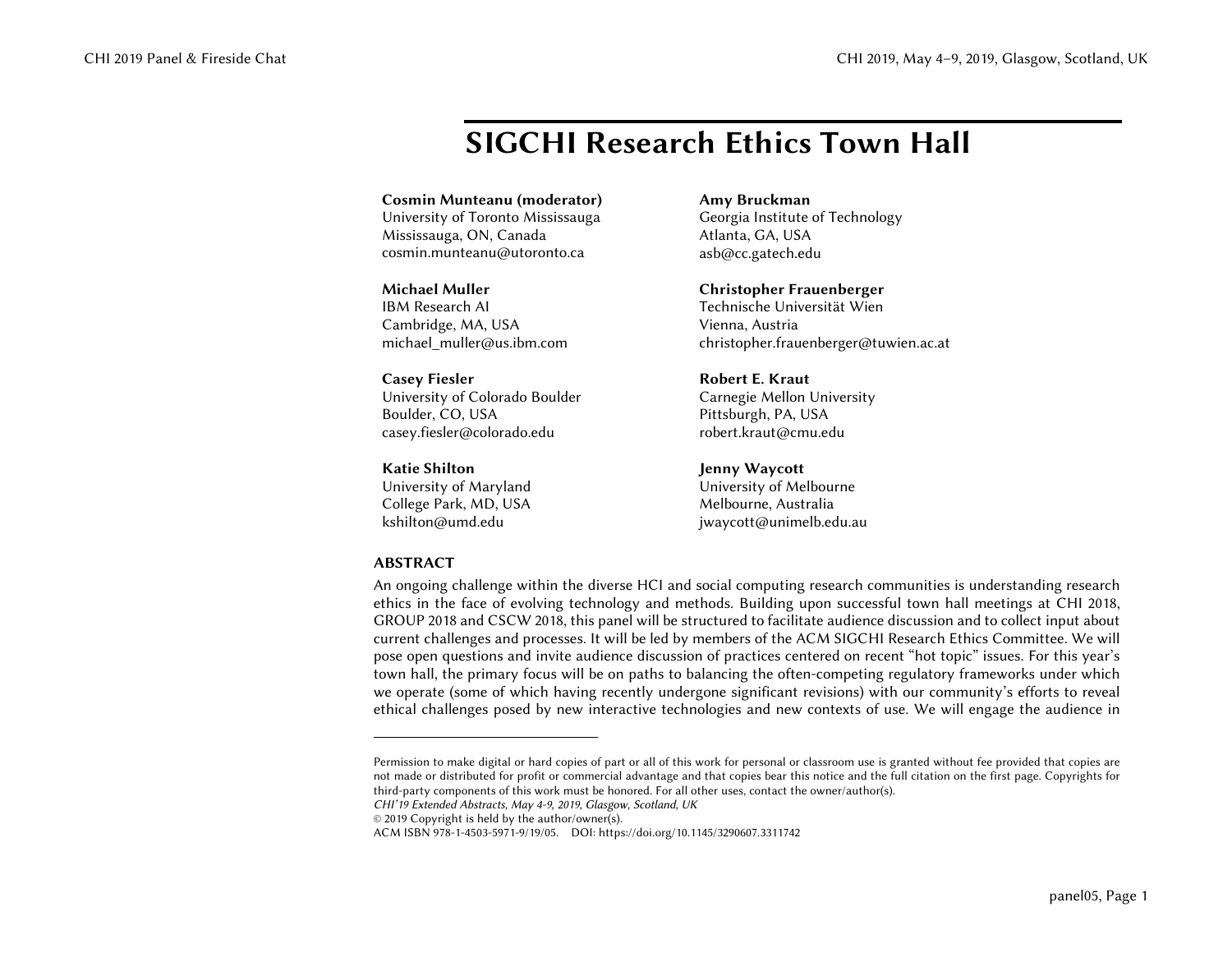discussions on whether there is a non-colonial role for ethics education within the broad HCI community, how that may capture the cultural and disciplinary differences that are woven into CHI's fabric, and how research ethical issues should be handled in SIGCHI paper submission and review process.

#### INTRODUCTION

An ongoing challenge within the HCI and social computing research communities is understanding research ethics in the face of evolving technology and methods and diversity of standards across institutions, government agencies and national cultures. HCI as a field is at the forefront of both pushing the envelope of (designing) new technologies and engaging in the scientific study of the impact of such technologies with respect to broad social, demographic, cultural, political, and ethical considerations. Novel and challenging open questions for research ethics in recent years have generated discussion within our community, prompted by changes in governance of data management, privacy, and research practices in multiple continents. We draw in related ethics workshops (e.g., CSCW 2017, GROUP 2016, CHI 2017), as well as a growing body of literature and empirical work in this space –all demonstrating the urgency and complexity of the challenges we face as a community in handling and engaging with case studies that raise significant ethical considerations.

The SIGCHI research ethics committee has been tasked with helping our community move towards creating and disseminating norms and with providing feedback on contentious cases that arise during the SIGCHI submission and review processes. One important step towards accomplishing this is to facilitate open conversations about ethical challenges in our work among diverse research communities. To this end, members of the committee have hosted research ethics town halls at SIGCHI conferences, including CHI [7],[11], CSCW [6],[9], GROUP [4] and IDC [10], with the goal of engaging as many SIGCHI community members as possible.

#### CHALLENGES AND OPEN QUESTIONS

Previous town halls, as well as workshop discussions, have surfaced a number of persistent ethical challenges for HCI researchers. A non-exhaustive list of topics with open questions includes research at the intersection of art and technology, in which the boundary between research participants and audience is blurry [3]; exploratory and novel research methods that raise unexpected ethical questions [11]; research on public data [8]; conducting research in industry settings [12]; and research involving vulnerable populations [2]. More recently, Vitak et al. have shown that internet researchers do not have consistent practices, particularly around issues such as what constitutes public data and best methods for consent and anonymization [18]. These issues also come to bear in the challenges of conducting research in industry settings [12], as evidenced by concerns over what the recent Cambridge Analytica controversy might mean for research practices and access [15].

It is also important to consider the potentially different values and ethics positions from different contexts [1],[5]. The cultural, institutional, and regulatory differences that exist across the global HCI community are also critical issues that we must wrestle as norms evolve.

#### REGULATIONS AND PRACTICES

Recent regulatory changes have considerably impacted how HCI researchers conduct their work. Notably, the newly implemented European Union (EU) General Data Protection Regulation (GDPR) governs the processing, use, or holding of personal data of individuals in the EU [13]. Though regulations around fair, transparent data use may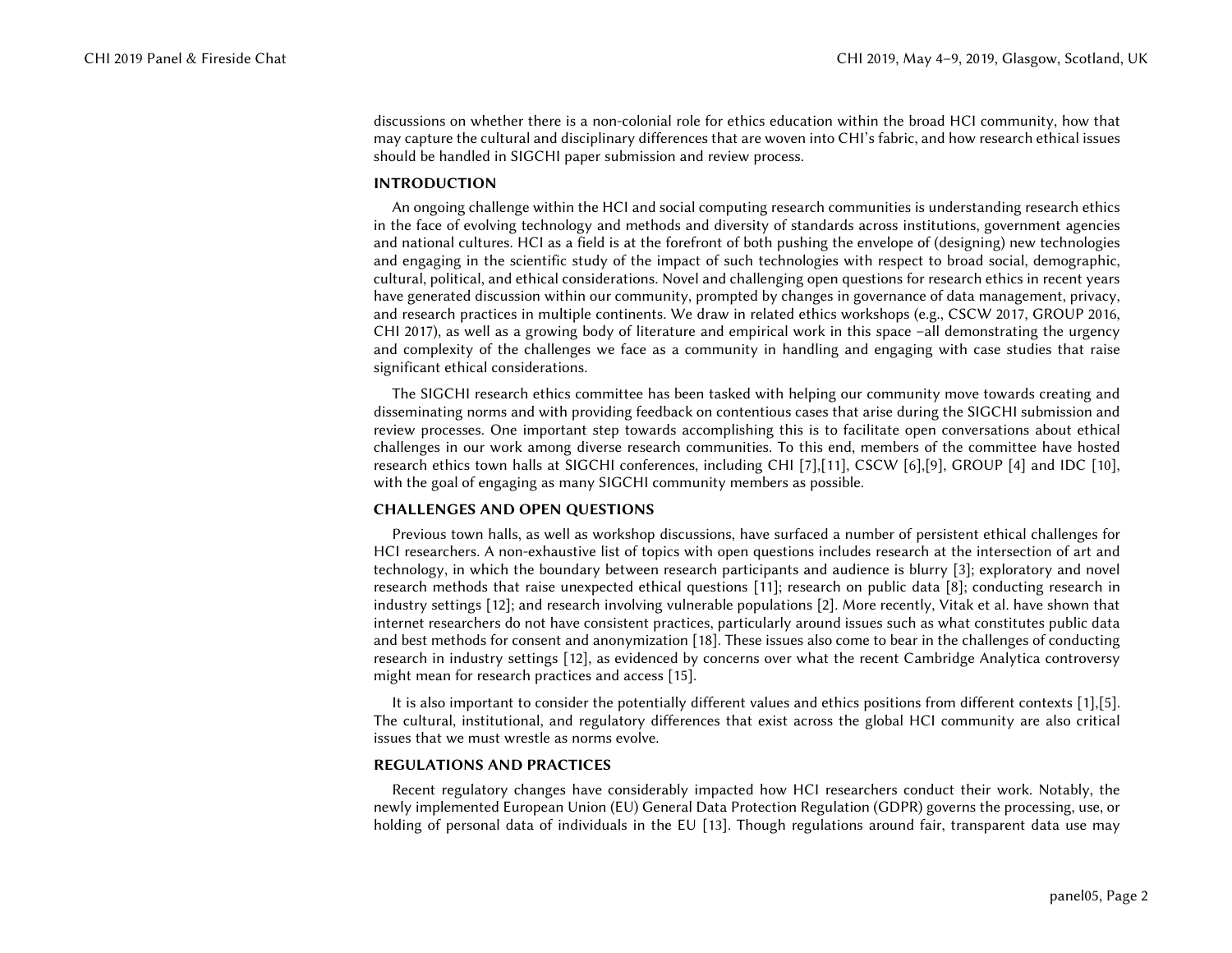already be in line with best practices for research, there may be provisions and definitions that have implications for researchers both within and outside the EU. Additionally, a revised Common Rule issued by the US Department of Health and Human Services and other agencies to govern Institutional Review Boards (IRBs) and research involving human subjects became effective in 19 2018 and will likely exacerbate existing issues of inconsistency across IRBs [14]. In addition to challenges posed by changes to current regulatory frameworks, many members of our HCI community either operate under long-established policies that may afford different interpretation on how to conduct HCI research in an ethical manner (e.g. the Canadian Tri-Council Statement [16], while other members are located within setting where ethical concerns are more strongly placed within an individual researcher's own practice. This raises the issue of whether the broader HCI community should engage in collaborative, grassroots-driven efforts to reconcile potentially competing policies that may impact different members of our community? We also note that many countries, countries, and organizations do not have formally-defined IRBs. To broaden the international coverage of our committee's work, we need to develop a better understanding of the diverse ethics governance practices around the world.

# SERVICES TO REVIEW PROCESSES

In 2017, the ethics committee began offering its services to SIGCHI program committees, in providing informed opinions when ethical issues are raised in the paper review process. These services were amply solicited in 2018, with numerous requests for reviewing of ethical concerns made (and honoured) during the CHI 2018 review process. It is thus timely to engage the community in eliciting feedback on this process, assessing whether it has been useful, and how the SIGCHI Ethics Committee may improve and further democratize the process.

#### TOWN HALL FORMAT AND SPECIFIC TOPICS FOR DISCUSSION

This panel session will be in a town hall format, which will maximize time for questions, comments, and discussion by attendees. We will give a brief (five to ten minutes) introduction, including an overview of topics that have been raised at previous town halls, the current summary of a survey of the current state of the different regulatory frameworks under which many of the HCI community member operate, and an explanation of current SIGCHI Ethics Committee processes during paper review. Following that, we will open the floor for discussion around the central topics for this year's ethics town hall:

- 1. What steps can we as a community take to facilitate conversations about ethics?
- 2. How can we, as a community, contribute to deepening our understanding and improving our practice in the face of a rapidly-changing technology landscape?
- 3. What are some possible paths toward balancing the frameworks (policy, regulatory, cultural, or simply personal) under which SIGCHI community member operate with the need to ensure our research (and publications) are held in high regard with respect to the ethical conduct of research with human participants? For example, is community-driven education and knowledge dissemination such a possible path? And finally,
- 4. Is there a role within the SIGCHI community for policies, procedures, or structures that reflect a shared understanding of ethical positions, without imposing a top-down, view that overrides the diversity of practices that set our community aside from others? That is, can we avoid imposing a narrow procedural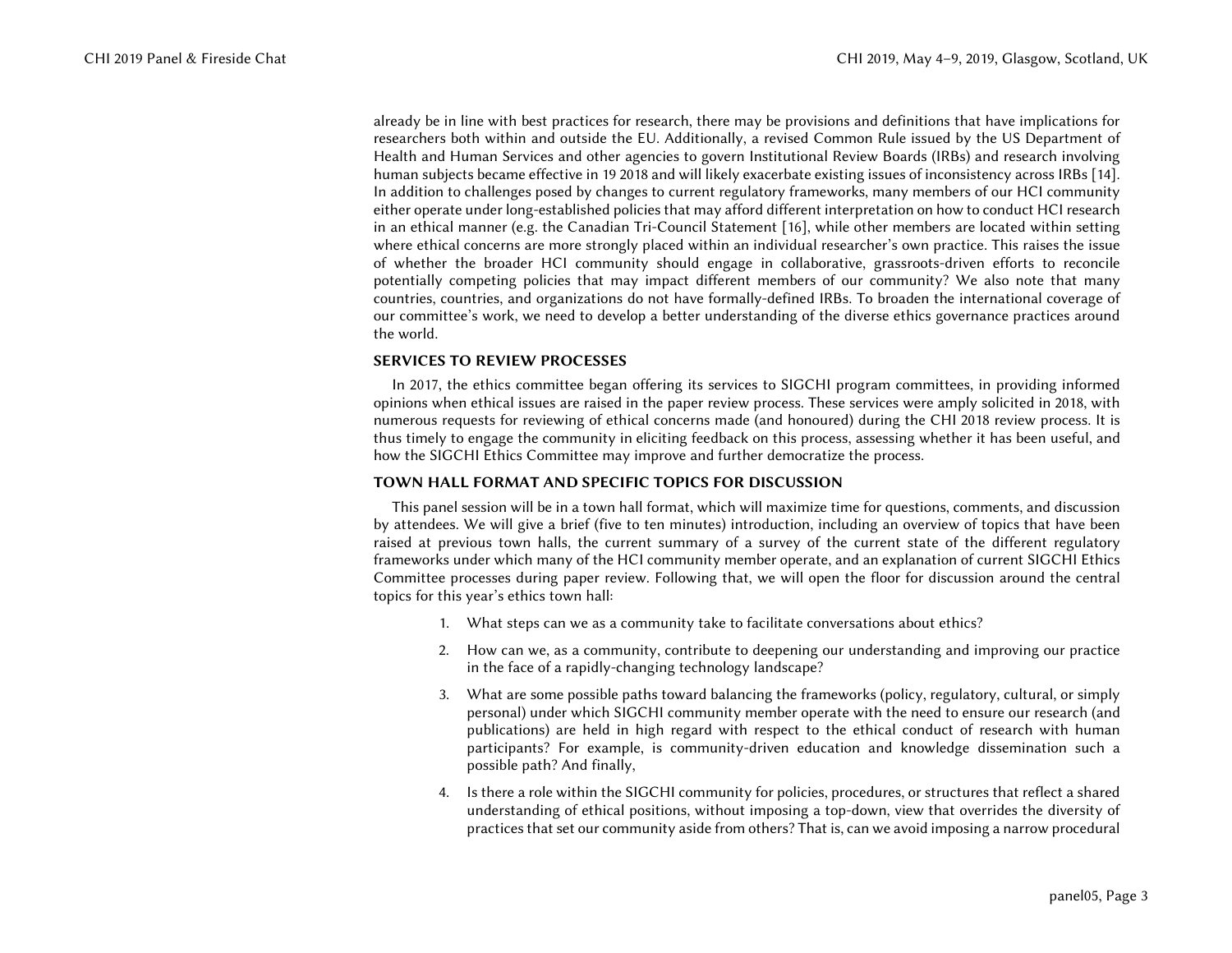view (by the Ethics Committee, by other organizations, or even through grassroots movements) that disregards local practices, while of course maintaining the integrity of the scientific and broader ethical perspective?

The town hall will be attended by a subset of the membership of the SIGCHI Ethics Committee and moderated by committee member Cosmin Munteanu. The panel presenters represent a diverse international membership (three continents, four countries). They also represent a wide range of expertise related to ethics policies, such as: teaching ethics and policy courses, conducting training seminars, serving as ethics reviewers, serving as members (and chairs) of university and industry ethics boards, conducting (and publishing) scientific research on topics related to ethics. In particular, the panelists will represent perspectives from:

- – Academia, under four different types of policies that are of applicability to many members of the CHI community:
	- o The Canadian Tri-Council Policy Statement on the Ethical Conduct of Research with Human Participants: Cosmin Munteanu
	- o The European Union General Data Protection Regulation: Christopher Frauenberger, Michael Muller, and its impact to research outside Europe: Robert Kraut
	- oThe United States' Common Rule: Casey Fiesler, Amy Bruckman, Robert Kraut, Katie Shilton
	- oThe Australian National Statement on Ethical Conduct in Human Research: Jenny Waycott
- Industry: Michael Muller, Cosmin Munteanu (in previous industry research role)

As with past panel presentations, a guest panelist (not member of the SIGCHI Ethics Committee) will be invited to present their perspective on the topics discussed. For this year we aim to invite a representative of the CHI membership from Asian countries. We hope this will help inform and nuance our discussions specifically related to the role of the SIGCHI Ethics Committee in balancing existing policy frameworks under which numerous members operate, with the wide range of perspectives and approaches that may exist throughout the world – without a top-down imposition of a narrow procedural view, while maintaining scientific and ethical integrity.

# PEOPLE

Cosmin Munteanu is an Assistant Professor at the Institute for Communication, Culture, Information, and Technology (University of Toronto Mississauga), and Co-Director of the Technologies for Ageing Gracefully lab (TAglab). Cosmin's multidisciplinary work includes mobile interaction through speech and language, mixed reality systems, digitally inclusive learning support for marginalized users, assistive technologies for older adults, ethics in human-computer interaction, and usable privacy and cyber-safety.

Casey Fiesler is an Assistant Professor in the Department of Information Science at University of Colorado Boulder. Her research largely falls into the area of social computing, with an emphasis on law, ethics, and social norms. She is currently part of a multi-institution National Science Foundation supported project devoted to empirical studies of the ethics of research involving big, pervasive data.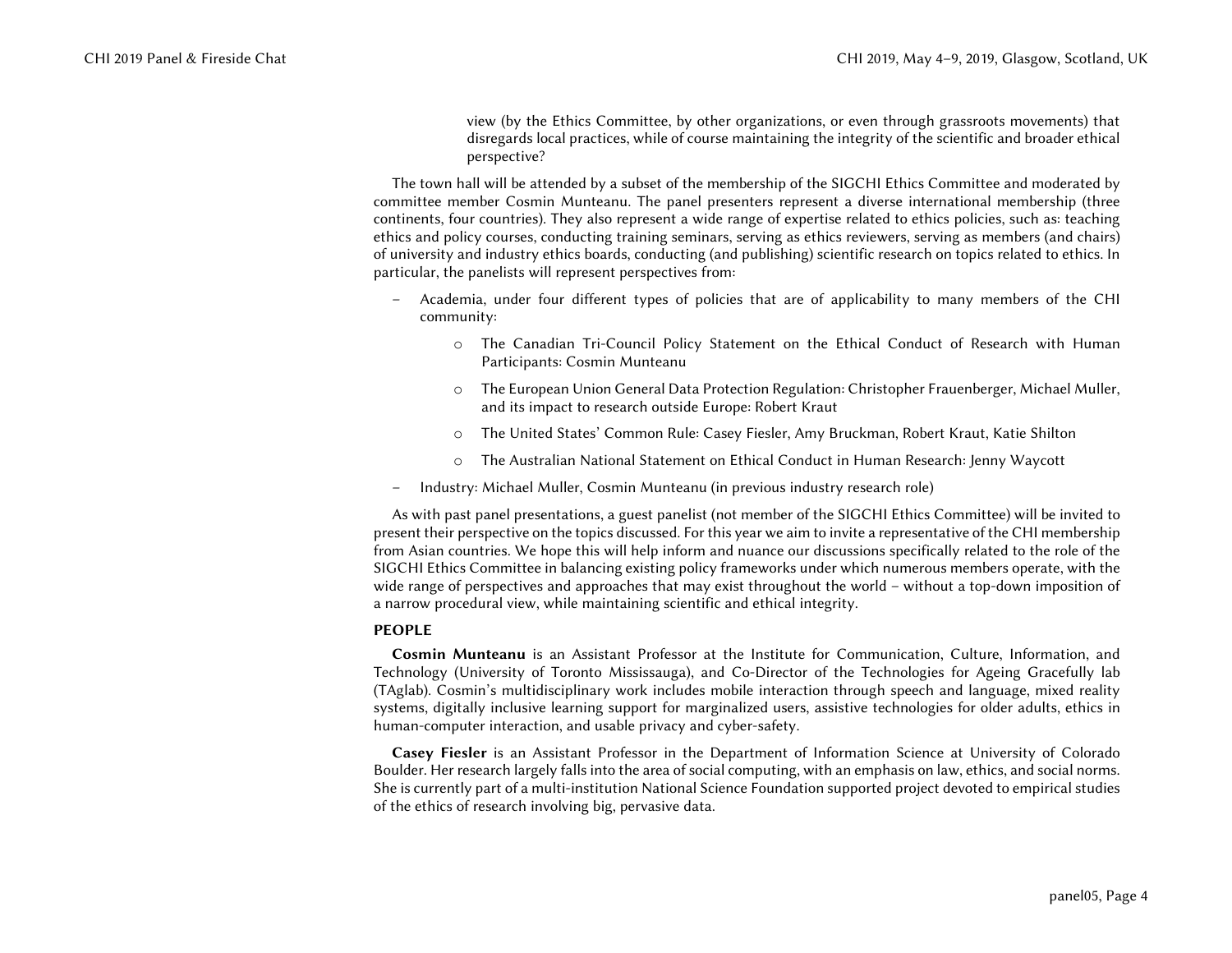Amy Bruckman is Professor and Associate Chair of the School of Interactive Computing at Georgia Tech, where she does research on social computing. She is chair of the ACM SIGCHI Research Ethics Committee.

Robert E. Kraut is a Professor of Human-Computer Interaction at the Human-Computer Interaction Institute at Carnegie Mellon University. He has conducted empirical research on online communities, the social impact of the internet, and related topics. He chaired the American Psychological Association's talk force on the Internet and psychological subjects' research and has served on CMU's IRB for over 15 years.

Michael Muller works as a Research Staff Member at IBM Research, USA, where he collaborates on research and prototypes for new AI concepts and data science support environments; previous work included collaborative systems that support human work. He was recently approved as Diversity co-chair on the GROUP conference steering committee.

Katie Shilton is an associate professor in the College of Information Studies at the University of Maryland, College Park. Her research explores ethics and policy for the design of information collections, systems and technologies. She is the PI of the PERVADE project, a multi-campus collaboration focused on big data research ethics.

Christopher Frauenberger is Senior Researcher at the Human-Computer Interaction Group, Institute for Visual Computing and Human Centered Technology, TU Wien (Vienna University of Technology). His research focuses on designing technology with and for marginalised user groups, such as those with disabilities. He is committed to participatory design approaches and builds on theories and methods from diverse fields such as the action research, disability studies, philosophy of science, research ethics amongst others.

Jenny Waycott is a Senior Lecturer and ARC Future Fellow at the Melbourne School of Engineering, University of Melbourne, Australia. Her current work focuses on the design and use of new technologies to support older adults who are socially isolated. She is the principal organizer of the CHI Workshop Series on "Ethical Encounters in HCI".

#### REFERENCES

- [1] Tamara Alsheikh, Jennifer A. Rode, and Sian E. Lindley. 2011. (Whose) value-sensitive design: A study of long-distance relationships in the Arabic cultural context. In Proceedings of the ACM Conference on Computer-Supported Cooperative Work & Social Computing (CSCW), 75–84.
- [2] Alissa N. Antle. 2017. The ethics of doing research with vulnerable populations. interactions 24, 6: 74–77.
- [3] Steve Benford, Chris Greenhalgh, Bob Anderson, Rachel Jacobs, Mike Golembewski, Marina Jirotka, Bernd Carsten Stahl, Job Temmermans, Gabriella Giannachi, Matt Adams, Ju Row Farr, Nick Tandavanitj, and Kirsty Jennings. 2015. The Ethical Implications of HCI's Turn to the Cultural. ACM Transactions on Computer-Human Interaction 24, 1: 24–37.
- [4] Pernille Bjorn, Casey Fiesler, Michael Muller, Jessica A. Pater, and Pamela Wisniewski. 2018. Research Ethics Town Hall Meeting. In Proceedings of the ACM Conference on Supporting Group Work (GROUP)2.
- [5] Alan Borning and Michael Muller. 2012. Next steps for value sensitive design. Proceedings of the 2012 ACM annual conference on Human Factors in Computing Systems - CHI '12: 1125–1134. https://doi.org/10.1145/2207676.2208560
- [6] Amy S. Bruckman, Casey Fiesler, Jeff Hancock, and Cosmin Munteanu. 2017. CSCW Research Ethics Town Hall: Working Towards Community Norms. In Companion of the ACM Conference on Computer Supported Cooperative Work & Social Computing (CSCW Companion).
- [7] Casey Fiesler, Jeff Hancock, Amy Bruckman, Michael Muller, Cosmin Monteanu, Jenny Waycott, and Melissa Densmore. 2017. Research ethics for HCI: A SIGCHI town hall meeting. In Proceedings of the CHI Conference Extended Abstracts on Human Factors in Computing Systems (CHI EA).